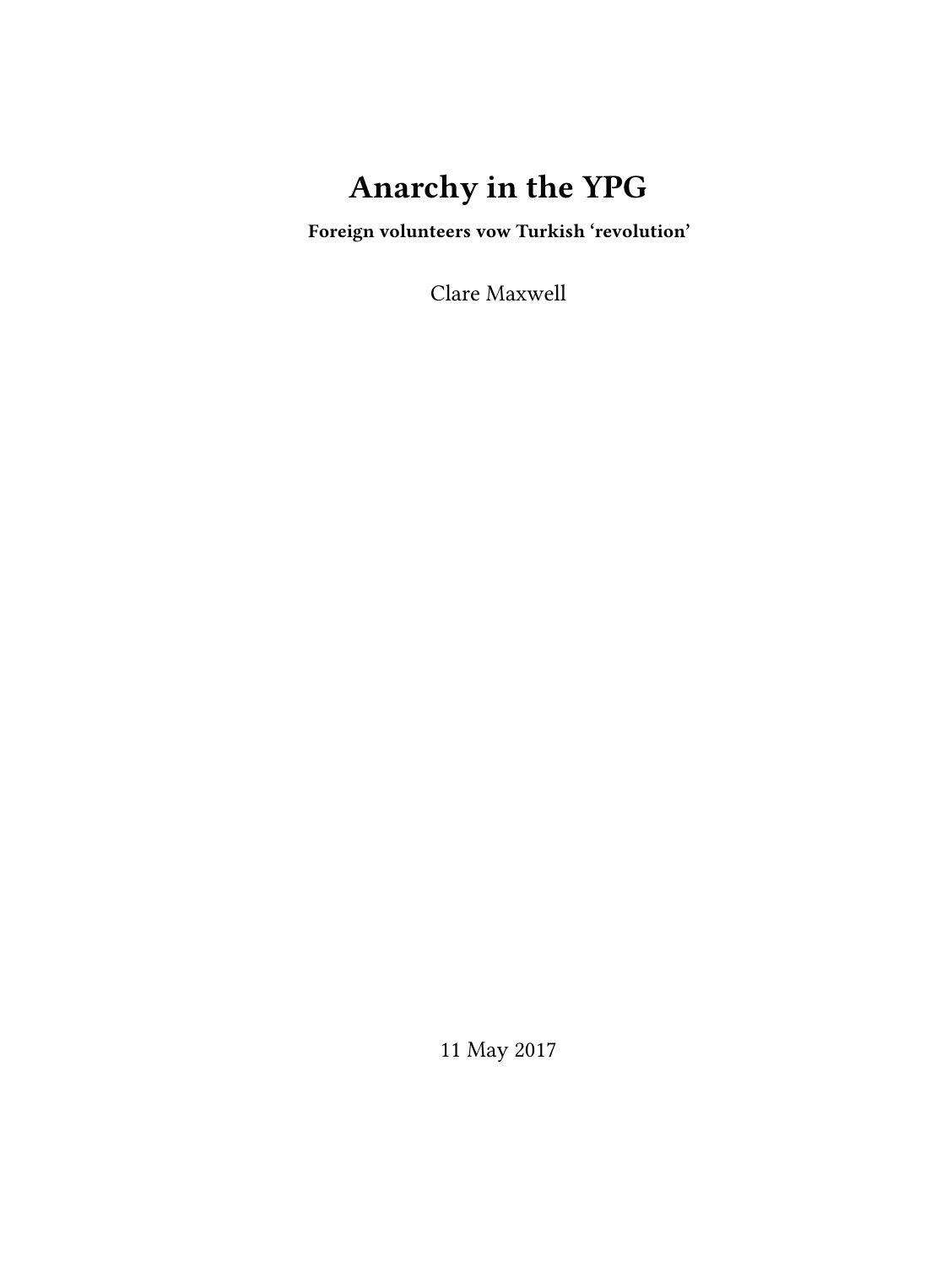## **Contents**

| International volunteers form anarchist brigade with long-term plan to create demo-                                                                                                                                            |  |
|--------------------------------------------------------------------------------------------------------------------------------------------------------------------------------------------------------------------------------|--|
|                                                                                                                                                                                                                                |  |
| Ocalan and Bookchin (a) respectively. The contract of the contract of the contract of the contract of the contract of the contract of the contract of the contract of the contract of the contract of the contract of the cont |  |
| American air support (and all and all and all and all and all and all and all and all and all and all and all and all and all and all and all and all and all and all and all and all and all and all and all and all and all  |  |
|                                                                                                                                                                                                                                |  |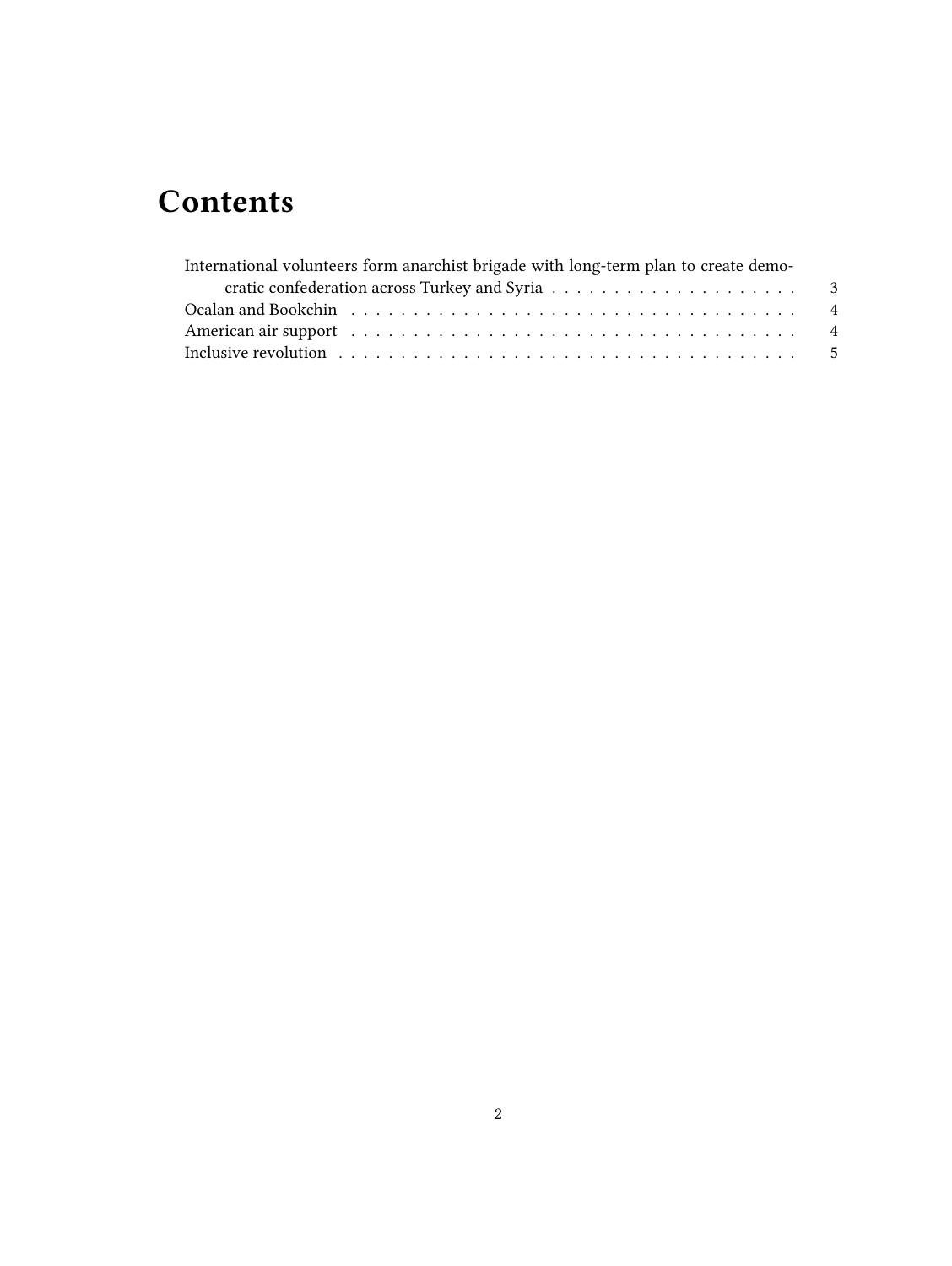### <span id="page-2-0"></span>**International volunteers form anarchist brigade with long-term plan to create democratic confederation across Turkey and Syria**

International volunteers have called for a "revolution" across southern Turkey and northern Syria, after forming what they claim to be the first strictly "anarchist" contingent inside the Syrian Kurd YPG militia.

The International Revolutionary People's Guerrilla Forces (IRPGF), created in April, is a cell within the International Freedom Battalion, the grouping of foreigners who travelled to support the YPG in their fight against the Islamic State group.

While they are by no means the first international volunteers to travel to northern Syria, their goals of a revolution within Syrian-Kurd area of "Rojava", and the Kurd-dominated southern areas of Turkey, will alarm Ankara.

Many within the IRPGF have committed to fight against the Turkish military and their allies, who entered Syria in August partly to neutralise the YPG as a threat on their southern border.

Turkey views the YPG as an extension of the Turkish PKK, which has fought a decades-long war with the Turkish state. On Wednesday, the Turkish government said it could not accept a US decision to arm the YPG with heavy weapons to fight the Islamic State group.

For anarchists, as well as other ideological volunteers in Rojava, this war is one front of an internationalist revolution, not merely resistance against IS. Whether or not the IRPGF will ever eventually fight in Greece, Brazil, Belarus or China remains to be seen, but they are definitely more than happy to find themselves on the front lines in Syria.

Two members of the IRPGF, who go by the pseudonyms Heval Sores and Black October, agreed to speak with Middle East Eye about their experiences, and the role of international anarchists in Syria.

"The IRPGF is the first major strictly anarchist formation in Rojava whose intentions are not only to fight in Rojava (which is at this point easy to do and legally not a big problem for Westerners) but to defend social revolutions around the world, to fight against the state and capital and advance the cause of anarchism around the world," said Black October.

"That means world revolution…while we are under the YPG's authority and therefore legally in alliance with every group in the Syrian Democratic Forces (SDF) we want to make it clear that our politics and the revolutionary struggle are not simply confined to Rojava."

The US on Tuesday announced it was arming the YPG in its push for Raqqa. Turkey says every weapons delivered is a threat and according to IRPGF members, they are bracing for an eventual war with Turkey, in the hopes of uniting parts of Syria and Turkey into a confederalist entity.

"We cannot declare war on everyone at once but we need to be smart in how we play our enemies while still sticking to our values," said Heval Sores.

Despite their internationalist viewpoint, both men felt drawn to Rojava, the YPG and its allfemale counterpart, the YPJ as one of the most revolutionary political groups in the world. They had each spent time in anarchist and socialist organisations, but felt that life in YPG/J units was unique in its near total egalitarianism, ecological awareness and feminism.

All the armed groups in Syria, including the IRPGF, are turning their focus towards the battle for Raqqa, the de facto capital of IS. Once that is over, however, priorities will change.

According to IRPGF members, they are bracing for an eventual war with Turkey, in the hopes of uniting parts of Syria and Turkey into a confederalist entity. Until that war is over, IRPGF and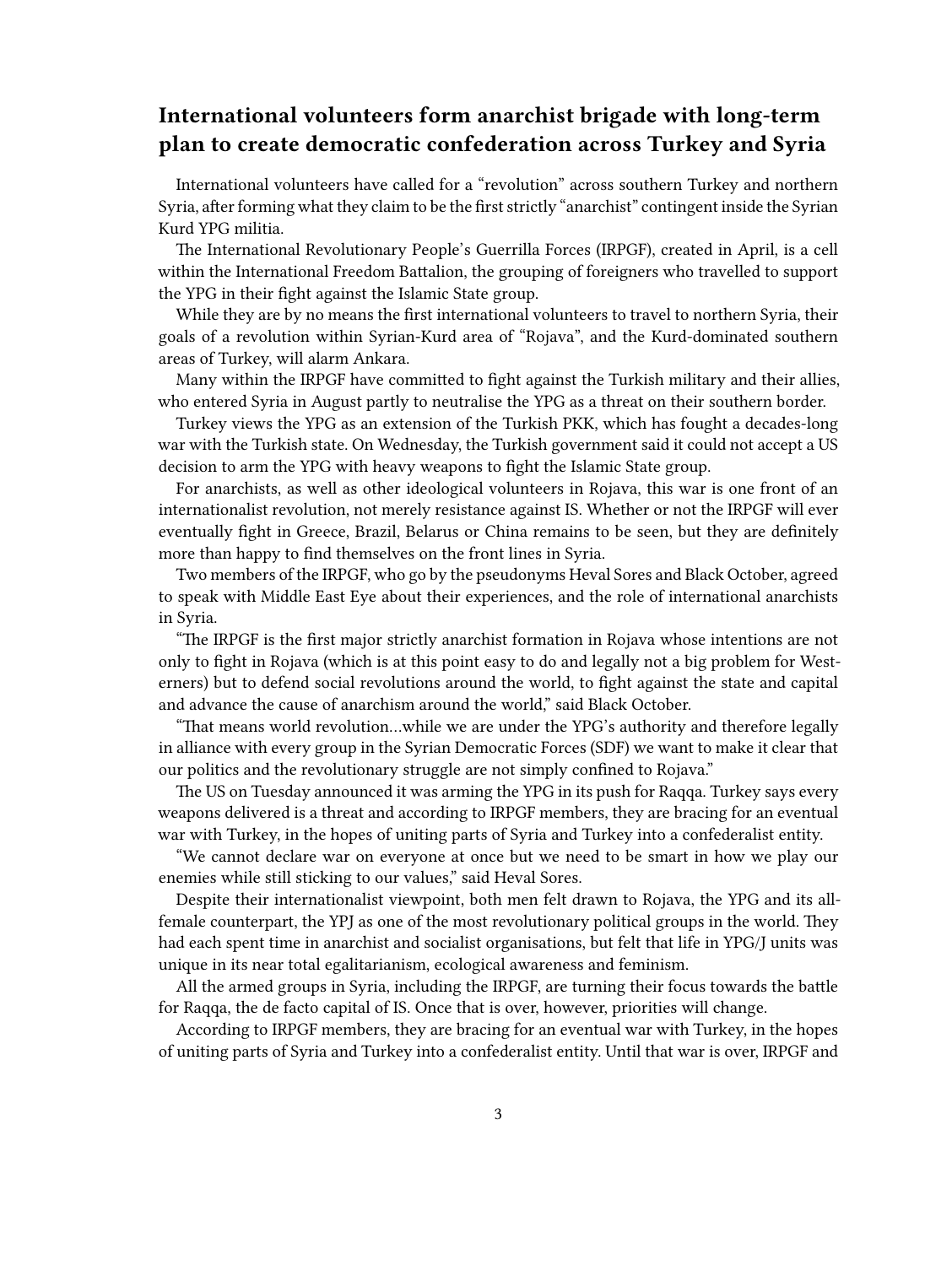the international Freedom Battalion are actively encouraging international volunteers to join them.

"This is not the place to come to kill Arabs, Muslims or fight because Jesus told you so," said Black October.

"This is a revolution and we have no need for people like that. Not to mention the Arabs are our comrades and fellow revolutionaries here in Rojava and most Kurds are Muslims.

"I would also like to emphasise that people with right-wing tendencies and/or religious motivations for coming to this conflict should refrain from doing so."

#### <span id="page-3-0"></span>**Ocalan and Bookchin**

Both said that their decision to fight in Rojava was influenced by the political ideology of Abdullah Ocalan, the imprisoned founder of the Kurdistan Workers Party (PKK), whom the YPG also hold up as their ideological guide.

Ocalan, originally a Marxist-Leninist and Kurdish nationalist, underwent an ideological transformation during his ongoing imprisonment in Turkey.

This has often been attributed to his correspondence with the late Murray Bookchin, an American ecologist and socialist thinker who, after spending many decades in anarchist circles, developed a new ideology called Libertarian Municipalism based on decentralised democratic selfgovernance.

Today, the PKK and YPG claim they no longer seek an independent Kurdish state, but rather the Bookchin-inspired global model of grassroots governance based on community assemblies, which Ocalan termed democratic confederalism.

While anarchist theory heavily influenced Ocalan, anarchists worldwide are split over whether or not they agree with his model, with the British Anarchist Federation, for example, criticising the YPG and its political wing the Democratic Union Party (PYD) for continuing to function within a parliamentary system that dilutes the autonomy of the nominally democratic local councils and municipalities in Rojava, while suppressing political dissent and opposition parties.

However, the IRPGF admonished those who don't lend their support to their struggle.

"I think the better question probably should be why all the people still living in non-liberated areas such as the USA, UK, China etc have not come," said Heval Sores.

"Especially all the anarchists… I see many 'revolutionaries' that don't actually believe that they could even bring about a revolution."

Nevertheless, Black October acknowledged there were "contradictions" that he disagreed with. "But that is why I am here. To learn and provide critical solidarity and support."

#### <span id="page-3-1"></span>**American air support**

Another major point of contention, especially for American anarchists, is the YPG/J's ongoing partnership with the US military.

From the American side, the relationship is relatively simple — if the YPG/J is challenging IS, they are an asset to the US.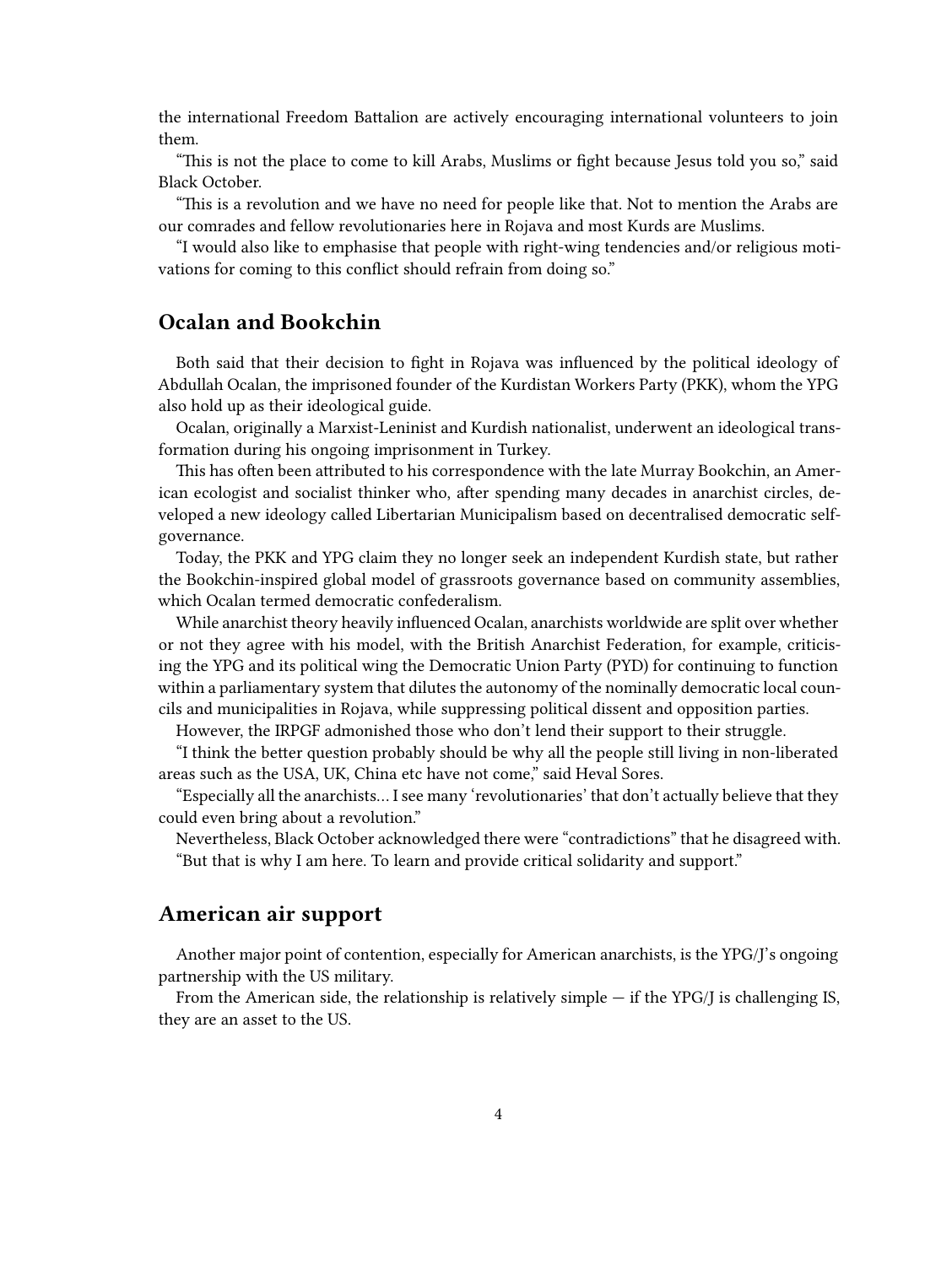A representative from US Central Command reiterated that it is currently legal for American citizens to join any group of the anti-IS coalition in Syria, and the Department of Defence only interacts directly with American YPG/J volunteers in the event of extreme medical emergencies.

The members of IRPGF affirmed that international fighters had relatively no interaction with the several hundred US advisors and special forces in northern Syria. However they coordinate with US coalition air support, meaning that anarchist fighters are working in tandem with a military power that they consider an ideological enemy. This leads them to treat the YPG/J's alliance with the US very delicately.

"Well for one it is important to acknowledge the fact that without coalition air support the YPJ/YPG would not have had the same success," said Heval Sores.

"But they learned their lessons from the past. The betrayal of the Kurds at Sykes-Picot have taught them to be careful and only rely on themselves.

"Apoji movements (Kurdish organisations following Ocalan) have fought over 40 years and they have since learned how to use the political interests of the different players to their advantage.

"And they know what the interests of the US are and that in the long term they are the enemy. We as militant anarchists need to learn from this and do the same thing."

#### <span id="page-4-0"></span>**Inclusive revolution**

While international media has lauded the YPG/J for their success against IS, and the inclusion of women, members of the IRPGF say that the radical ideology which has produced such success is rarely covered.

The YPG/J and associated militias are designed to work as collectives, with each unit spending hours a day critiquing themselves, other members of the group, and their actions. The process, known as Tekmil (Kurdish for "review"), is credited with minimising hierarchies in the fighting groups, as everyone is given a chance to put opinions forth.

"The Tekmil criticism and self-criticism system work extremely well," said Heval Sores. "A friend of mine once put it nicely: We are not the Catholic church. You don't say "sorry I am an asshole", do your 10 Ave Marias and then go back to being an asshole.

"If you self-criticise it means you truly want to work on something, resulting in less conflict and a constant striving for self-improvement."

Black October explained that the Tekmil traced its origins to the Maoist practice of criticism and struggle sessions.

"Yet the PKK adapted and modified it, turning it into one of the most important aspects of the guerrilla struggle and party life," he explained. "To acknowledge and address our shortcomings and those of our hevals (comrades) allows growth and development for both the individual as well as the community."

IRPGF members noted that tasks are equally divided and rotated, everything from guard duty, to cleaning toilets, to composting. Men and women participate equally in militias.

Black October credits the YPJ's ideology and propaganda with a major shift for women's place in Kurdish society. He said he was moved to tears by their expressions of joy during a Newroz (Kurdish New Year) celebration.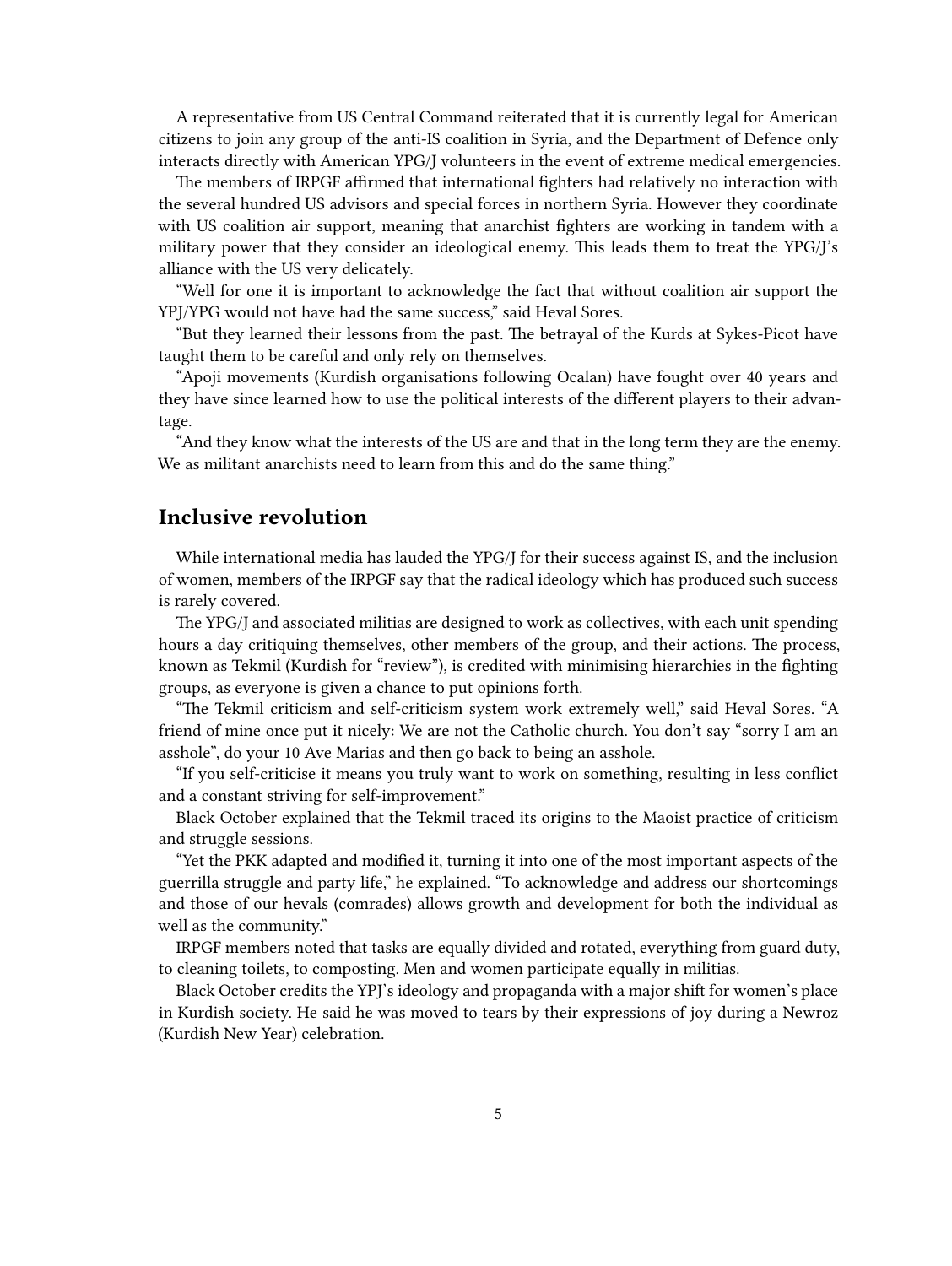"During the festivities, a group of young girls were dancing around the fire holding hands and shouting "Jin, Jiyan, Azadi!" or "Woman, Life, Freedom!" he explained.

"Their voices were filled with the confidence of free women, though most were not even teenagers yet. Their laughter and joy filled the air and it was their voices that were the true sounds of the revolution.

"I was overcome with emotion. With tears streaming down my cheeks, I turned to one of my comrades saying, 'even if this revolution is crushed by our enemies, the revolution had already succeeded.'"